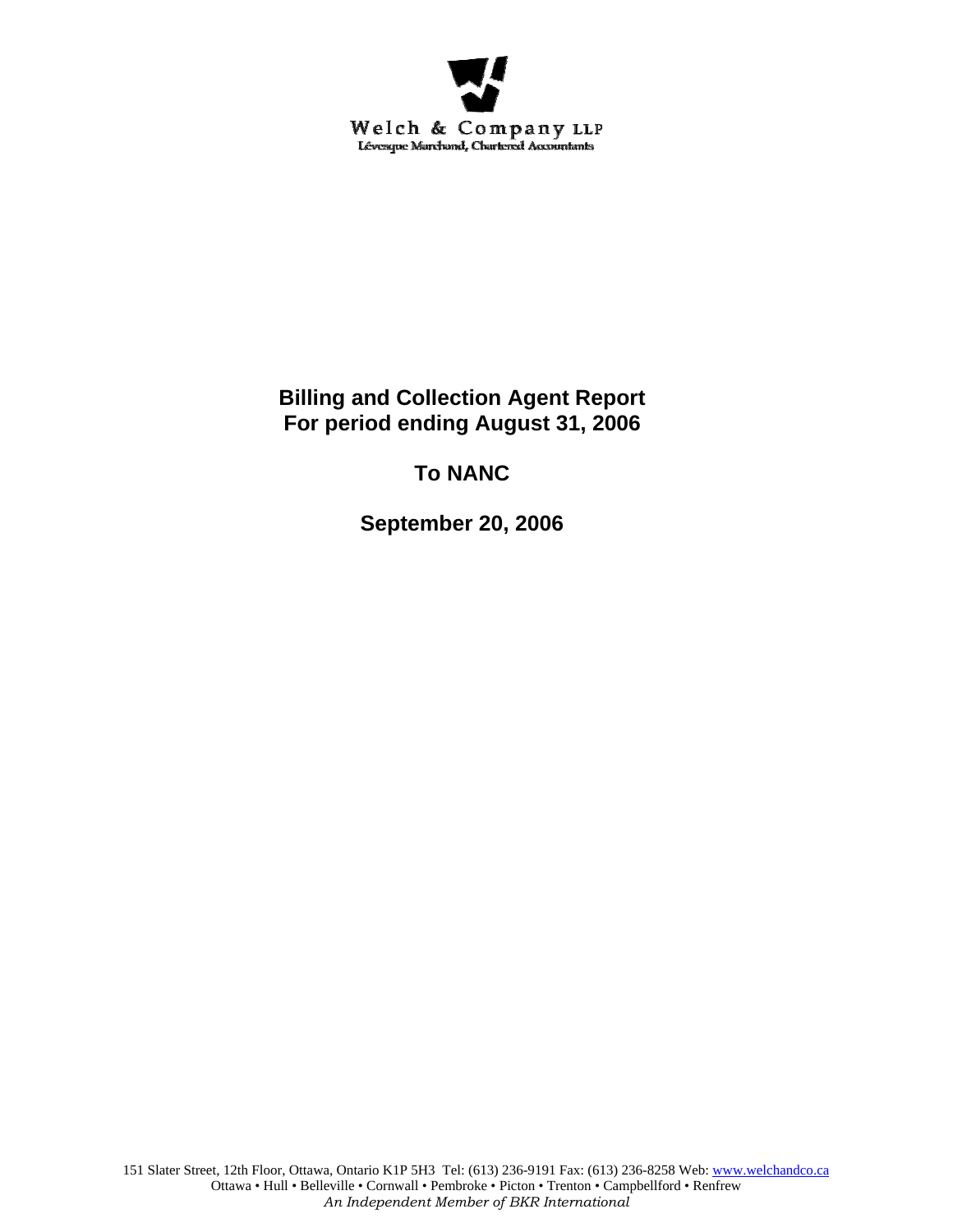## **NANPA FUND STATEMENT OF FINANCIAL POSITION AUGUST 31, 2006**

| <b>Assets</b>                                                                    |           |                 |
|----------------------------------------------------------------------------------|-----------|-----------------|
| Cash Balance in bank account                                                     |           | \$<br>64,717    |
| Dreyfus Government Cash Management Fund                                          |           | 5,161,000       |
| Receivable from US Carriers                                                      | 320,196   |                 |
| Receivable from Canada                                                           | 5.791     |                 |
| Receivable from Caribbean countries                                              | 4,001     |                 |
| Receivables forwarded to FCC for collection (Over 90 days)                       | 78,466    |                 |
| Allowance for uncollectible accounts                                             | (229,400) | 179,054         |
| Interest receivable                                                              |           | 21,570          |
| <b>Total assets</b>                                                              |           | 5,426,341       |
| Less: Accrued liabilities (see below for makeup)                                 |           | (1, 412, 254)   |
| <b>Fund balance</b>                                                              |           | \$<br>4,014,087 |
| <b>Makeup of Accrued Liabilities</b> (see following page for additional details) |           |                 |
| Welch and Company LLP                                                            | 19,900    |                 |

|    | .         |
|----|-----------|
|    | 935.839   |
|    | 239,201   |
|    | 16.251    |
|    | 171,063   |
|    | 30,000    |
| .S | 1.412.254 |
|    |           |

**\*\*\*\*\*\*\*\*\*\*\*\*\*\*\*\*\*\*\*\*\*\*\*\*\*\*\*\*\*\*\*\*\*\*\*\*\*\*\*\*\*\*\*\*\*\*\*\*\*\*\*\*\*\*\*\*\*\*\*\*\*\*\*\*\*\*\*\*\*\*\*\*\*\*\*\*\***

### **Other items of note**

During August 2006, the Dreyfus Government Cash Management Fund earned a rate of return of 4.77%.

The FCC approved the Merit Bonus bill of \$451,786 for 1K Pooling for the 2005 calendar year.

The FCC approved change order #43 for \$599 for 1K Pooling.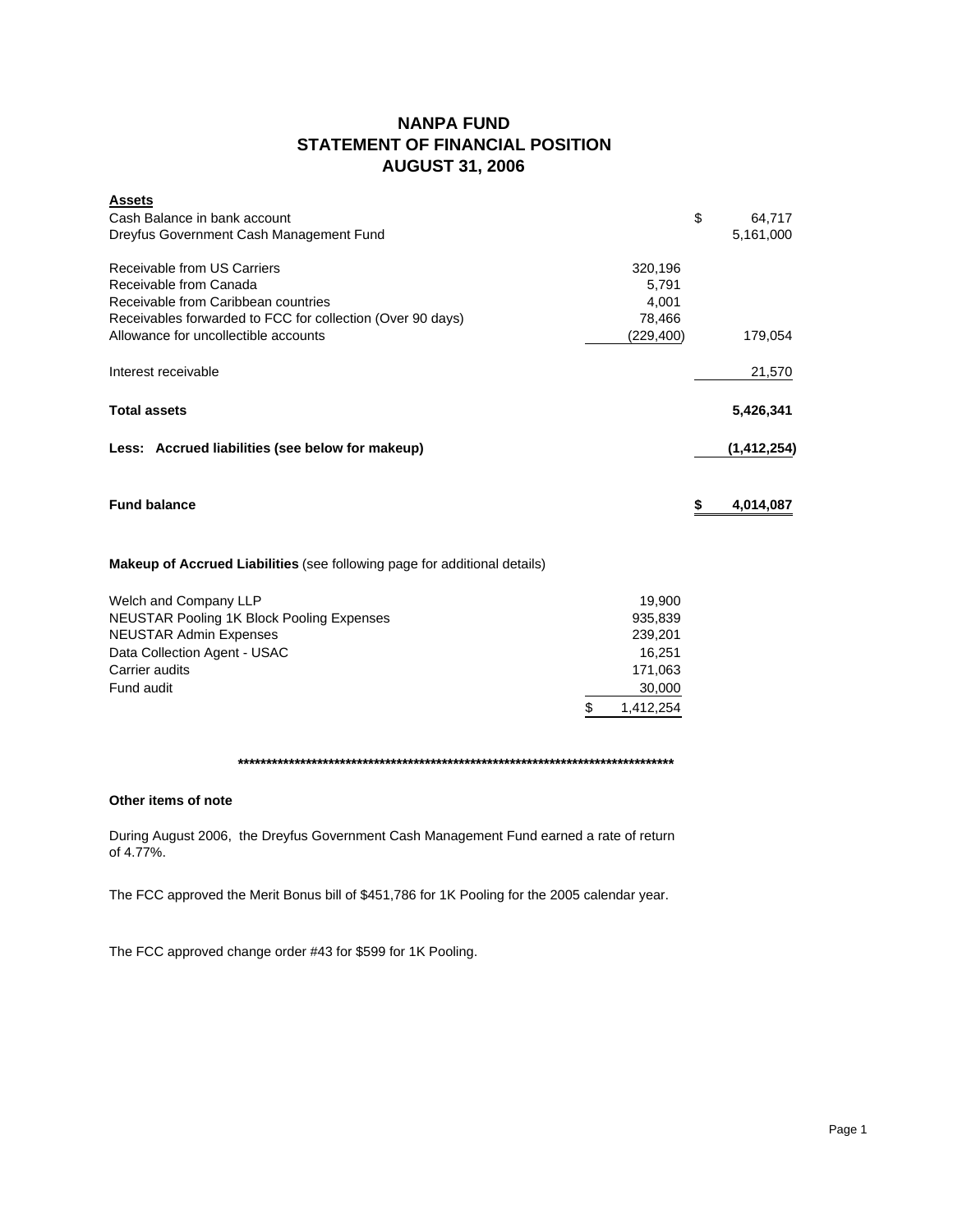#### **NANPA FUND FORECASTED STATEMENT OF CHANGES IN FUND BALANCEJULY 2006 TO AUGUST 2007**

|                                                                                      |            |                                     |                                     | Actual<br>Projected                 |                                     |                                     |                                     |                                     |                                     |                                     |                                   |                                   |                                 |                                 |                        | Projected                                                                   |                                     |                                     |
|--------------------------------------------------------------------------------------|------------|-------------------------------------|-------------------------------------|-------------------------------------|-------------------------------------|-------------------------------------|-------------------------------------|-------------------------------------|-------------------------------------|-------------------------------------|-----------------------------------|-----------------------------------|---------------------------------|---------------------------------|------------------------|-----------------------------------------------------------------------------|-------------------------------------|-------------------------------------|
|                                                                                      |            | <b>Jul-06</b>                       | Aug-06                              | Sep-06                              | Oct-06                              | <b>Nov-06</b>                       | Dec-06                              | <b>Jan-07</b>                       | Feb-07                              | Mar-07                              | Apr-07                            | $May-07$                          | <b>Jun-07</b>                   | <b>Total</b>                    | <b>Budget</b>          | <b>Difference between</b><br>forecasted balance at June<br>30/07 and budget | <b>Jul-07</b>                       | Aug-07                              |
| Revenue<br><b>International Contributions</b><br>Canada                              | (1)        | 11,582                              | 5,791                               | 5,791                               | 5,791                               | 5,791                               | 5,791                               | 5,791                               | 5,791                               | 5,791                               | 5,791                             | 5,794                             | $\sim$                          | 69,495                          | 69,495                 |                                                                             | 5,791                               | 5,791                               |
| Caribbean countries<br><b>Total International Contributions</b>                      | (1)        | 13,743<br>25,325                    | 5,791                               | $\sim$<br>5,791                     | 5,791                               | 5,791                               | $\sim$<br>5,791                     | 5,791                               | 5,791                               | $\sim$<br>5,791                     | 5,791                             | 5,794                             | $\sim$                          | 13,743<br>83,238                | 13,743<br>83,238       |                                                                             | 13,742<br>19,533                    | 5,791                               |
| Domestic Contributions - US carriers                                                 | (1)        | 2,736,857                           | 180,007                             | 220,616                             | 220,616                             | 220,616                             | 220,616                             | 220,616                             | 220,616                             | 220,616                             | 220,616                           | 220,616                           | 25,000                          | 4,927,408                       | 4,876,926              | 50,482                                                                      | 4,416,594                           | 220,616                             |
|                                                                                      |            |                                     |                                     |                                     |                                     |                                     |                                     |                                     |                                     |                                     |                                   |                                   |                                 |                                 |                        |                                                                             |                                     |                                     |
| Late filing fees for Form 499A                                                       | (2)        | 2,500                               | 1,200                               |                                     |                                     |                                     |                                     |                                     |                                     |                                     |                                   |                                   | 120,000                         | 116,300                         |                        | 116,300                                                                     |                                     | $\sim$                              |
| Interest income                                                                      | (3)        | 21,255                              | 22,513                              | 15,000                              | 15,000                              | 15,000                              | 15,000                              | 15,000                              | 15,000                              | 15,000                              | 15,000                            | 15,000                            | 15,000                          | 193,768                         | 180,000                | 13,768                                                                      | 15,000                              | 15,000                              |
| <b>Total revenue</b>                                                                 |            | 2,780,937                           | 207,111                             | 241,407                             | 241,407                             | 241,407                             | 241,407                             | 241,407                             | 241,407                             | 241,407                             | 241,407                           | 241,410                           | 160.000                         | 5.320.714                       | 5,140,164              | 180,550                                                                     | 4,451,127                           | 241,407                             |
| <b>Expenses</b><br><b>NANPA Administration</b>                                       | (4), (8)   | 117,562                             | 120,745                             | 141,601                             | 118,227                             | 118,227                             | 118,227                             | 118,227                             | 118,227                             | 118,227                             | 118,227                           | 118,227                           | 118,227                         | 1,443,951                       | 1,421,467              | 22,484                                                                      | 120,862                             | 120,862                             |
| 1K Block Pooling Administration                                                      | (4), (7)   | 255,876)                            | 296,419                             | 318,327                             | 296,419                             | 296,419                             | 296,419                             | 296,419                             | 296,419                             | 296,419                             | 296,419                           | 296,419                           | 296,419                         | 3,026,641                       | 3,501,341              | 474,700)                                                                    | 296,419                             | 296,419                             |
| pANI                                                                                 | (9)        |                                     |                                     | 37,500                              | 12,500                              | 12,500                              | 12,500                              | 12,500                              | 12,500                              | 12,500                              | 12,500                            | 12,500                            | 12,500                          | 150,000                         | 150,000                |                                                                             | 12,500                              | 12,500                              |
| <b>Billing and Collection</b><br>Welch & Company LLP<br><b>Data Collection Agent</b> | (4)<br>(5) | 19,900<br>9,652                     | 19,900<br>5,822                     | 19,900<br>5,416                     | 19,900<br>5,416                     | 19,900<br>5,416                     | 19,900<br>5,416                     | 19,900<br>5,416                     | 19,900<br>5,416                     | 19,900<br>5,416                     | 19,900<br>5,416                   | 19,900<br>5,416                   | 19,900<br>5,416                 | 238,800<br>69,634               | 238,800<br>65,000      | 4,634                                                                       | 19,900<br>5,416                     | 19,900<br>5,416                     |
| <b>Annual Operations Audit</b>                                                       | (6)        |                                     |                                     | 45,000                              |                                     |                                     |                                     |                                     |                                     |                                     |                                   |                                   | 30,000                          | 75,000                          | 30,000                 | 45,000                                                                      |                                     |                                     |
| <b>Carrier Audits</b>                                                                | (10)       |                                     |                                     |                                     |                                     |                                     |                                     |                                     |                                     |                                     | 700,000                           |                                   | $\sim$                          | 700,000                         | 700,000                |                                                                             |                                     |                                     |
| Bad debt expense (recovery)                                                          | (11)       | 130,200                             | 2,600)                              | $\sim$                              |                                     |                                     |                                     |                                     |                                     |                                     |                                   |                                   | $\sim$                          | 127,600                         |                        | 127,600                                                                     | 120,000                             | $\sim$ $-$                          |
| <b>Total expenses</b>                                                                |            | 21,438                              | 440,286                             | 567,744                             | 452,462                             | 452,462                             | 452,462                             | 452,462                             | 452,462                             | 452,462                             | 1,152,462                         | 452,462                           | 482,462                         | 5,831,626                       | 6,106,608              | 274,982)                                                                    | 575,097                             | 455,097                             |
| Net revenue (expenses)                                                               |            | 2,759,499 (                         | 233,175) (                          | 326,337) (                          | 211,055) (                          | 211,055)(                           | 211,055)                            | 211,055)                            | 211,055)                            | 211,055)                            | 911,055)                          | 211,052)                          | 322,462                         | $510,912$ ) (                   | 966,444)               | 455,532                                                                     | 3,876,030 (                         | 213,690                             |
| <b>Opening fund balance</b>                                                          |            | 1,487,763                           | 4,247,262                           | 4,014,087                           | 3,687,750                           | 3,476,695                           | 3,265,640                           | 3,054,585                           | 2,843,530                           | 2,632,475                           | 2,421,420                         | 1,510,365                         | 1,299,313                       | 1,487,763                       | 1,966,444              |                                                                             | 976,851                             | 4,852,881                           |
| <b>Closing fund balance</b>                                                          |            | 4,247,262                           | 4,014,087                           | 3,687,750                           | 3,476,695                           | 3,265,640                           | 3,054,585                           | 2,843,530                           | 2,632,475                           | 2,421,420                           | 1,510,365                         | 1,299,313                         | 976,851                         | 976,851                         | 1,000,000              |                                                                             | 4,852,881                           | 4,639,191                           |
| Fund balance makeup:<br>Contingency<br>Surplus                                       |            | 1,000,000<br>3,247,262<br>4,247,262 | 1,000,000<br>3,014,087<br>4,014,087 | 1,000,000<br>2,687,750<br>3,687,750 | 1,000,000<br>2,476,695<br>3,476,695 | 1,000,000<br>2,265,640<br>3,265,640 | 1,000,000<br>2,054,585<br>3,054,585 | 1,000,000<br>1,843,530<br>2,843,530 | 1,000,000<br>1,632,475<br>2,632,475 | 1,000,000<br>1,421,420<br>2,421,420 | 1,000,000<br>510,365<br>1,510,365 | 1,000,000<br>299,313<br>1,299,313 | 1,000,000<br>23,149)<br>976,851 | 1,000,000<br>23,149)<br>976,851 | 1,000,000<br>1,000,000 |                                                                             | 1,000,000<br>3,852,881<br>4,852,881 | 1,000,001<br>3,639,190<br>4,639,191 |

#### **Assumptions: Reconciliation of Forecast at June 30, 2007 to Budget**

(1) The US carrier contributions for the period from July 2006 to June 2007 is based upon actual billings in June 2006.

(3) Interest income projections are estimates

- (7) The August forecasted amount includes the forecasted monthly billing of \$296,419 plus the cost of submitted change orders of \$21,908
- (8) The August forecasted amount includes the forecasted monthly billing of \$118,227 plus the cost of approved change orders of \$23,374.
- (9) The cost for pANI has been provided for as per the 2006/07 budget. NeuStar has been appointed Interim Routing Number Authority for pANI.
- $(10)$  The budget allowed \$700,000 for 16 carrier audits.

| The International carrier revenue is based on actual billings for 2006/07.                                                                                                                                                | Budgeted fund balance at June 30/07 - contingency                                      | 1,000,000  |
|---------------------------------------------------------------------------------------------------------------------------------------------------------------------------------------------------------------------------|----------------------------------------------------------------------------------------|------------|
| The contributions for July 2007 are based on actual billed for 2006/07                                                                                                                                                    |                                                                                        |            |
| These fees represent the \$100 late filing fee charged to those companies that do not file the Form 499A by the due date. Amount for June 2007 is based on an estimate.                                                   | Shortfall in fund incurred between budget period (March 2006) and June 2006            | (478, 681) |
| Interest income projections are estimates                                                                                                                                                                                 | Additional billings in July and August                                                 | 50,482     |
| The expenses for the NANPA Administration and Welch & Company LLP are based on contracts in force.                                                                                                                        | Late filing fees (reversal) for Form 499A - 2006                                       | (3,700)    |
| The FCC has approved a modification and extension of the Pooling contract for the period June 15, 2006 to September 14, 2006                                                                                              | Additional interest earned in July and August over budget                              | 13.768     |
| with two possible one-month extensions, while the re-bid for the contract is taking place. The same figures were used the period November 15, 2006 to July 2007.                                                          | Adjustment to June NANP Admin estimate to actual                                       | 890        |
| The expense for the Data Collection Agent is based on estimate of costs by USAC for the 2006 calendar year.                                                                                                               | Adjustment to May & June Pooling bill estimates to actual                              | 895,899    |
| \$30,000 and \$45,000 has been accrued for the 2004/05 and 2005/06 fiscal year for the annual operations audit that will be conducted once the FCC determines the scope of the audit. The cost of this audit has not been |                                                                                        |            |
| otiated. Amount recorded is based on prior year. The amount shown in June 2007 is for the 2006/07 audit.                                                                                                                  | Pooling Change Order #41, 44, 45 in budget but not yet billed                          | (21,908)   |
| The August forecasted amount includes the forecasted monthly billing of \$296,419 plus the cost of submitted change orders of \$21,908                                                                                    | Pooling - estimate of fixed price portion of expired contract (Jan 1/06 to June 14/06) | (118,000)  |
| The August forecasted amount includes the forecasted monthly billing of \$118,227 plus the cost of approved change orders of \$23,374.                                                                                    | Pooling - estimate of merit bonus portion of expired contract (Jan 1/06 to June 14/06) | (225,000)  |
| The cost for pANI has been provided for as per the 2006/07 budget. NeuStar has been appointed Interim Routing Number Authority for pANI.                                                                                  | Data Collection fees - Adjust June estimate to actual                                  | 783        |
| The budget allowed \$700,000 for 16 carrier audits.                                                                                                                                                                       | Over accrual of fees by one month in July                                              | (5, 417)   |
| ne FCC indicated that there are 3 more audits completed for the 2005/06 at a cost of approximately \$171,000. This cost has been accounted for in the 2005/06 funding period.                                             | Bad debts not budgeted for                                                             | (127,600)  |
| The allowance covers all accounts considered potentially uncollectible at August 31, 2006. This will be covered by the contingency allowance.                                                                             | Estimated late filing fees for 2007                                                    | 120.000    |
| The invoice issued in June 2006 to current delinguent customers are considered as being uncollectible.                                                                                                                    | Change orders for NANP administration budgeted for in 2005/06 not billed               | (23, 374)  |
|                                                                                                                                                                                                                           | Pooling change Order #43 not budgeted for                                              | (599)      |
|                                                                                                                                                                                                                           | Annual Operations audit - 2005 and 2006 audit not performed yet                        | (45,000)   |
|                                                                                                                                                                                                                           | Estimated increase of total contract cost based on bridge contract                     | (55, 692)  |
|                                                                                                                                                                                                                           | Forecasted fund balance at June 30/07                                                  | 976,851    |